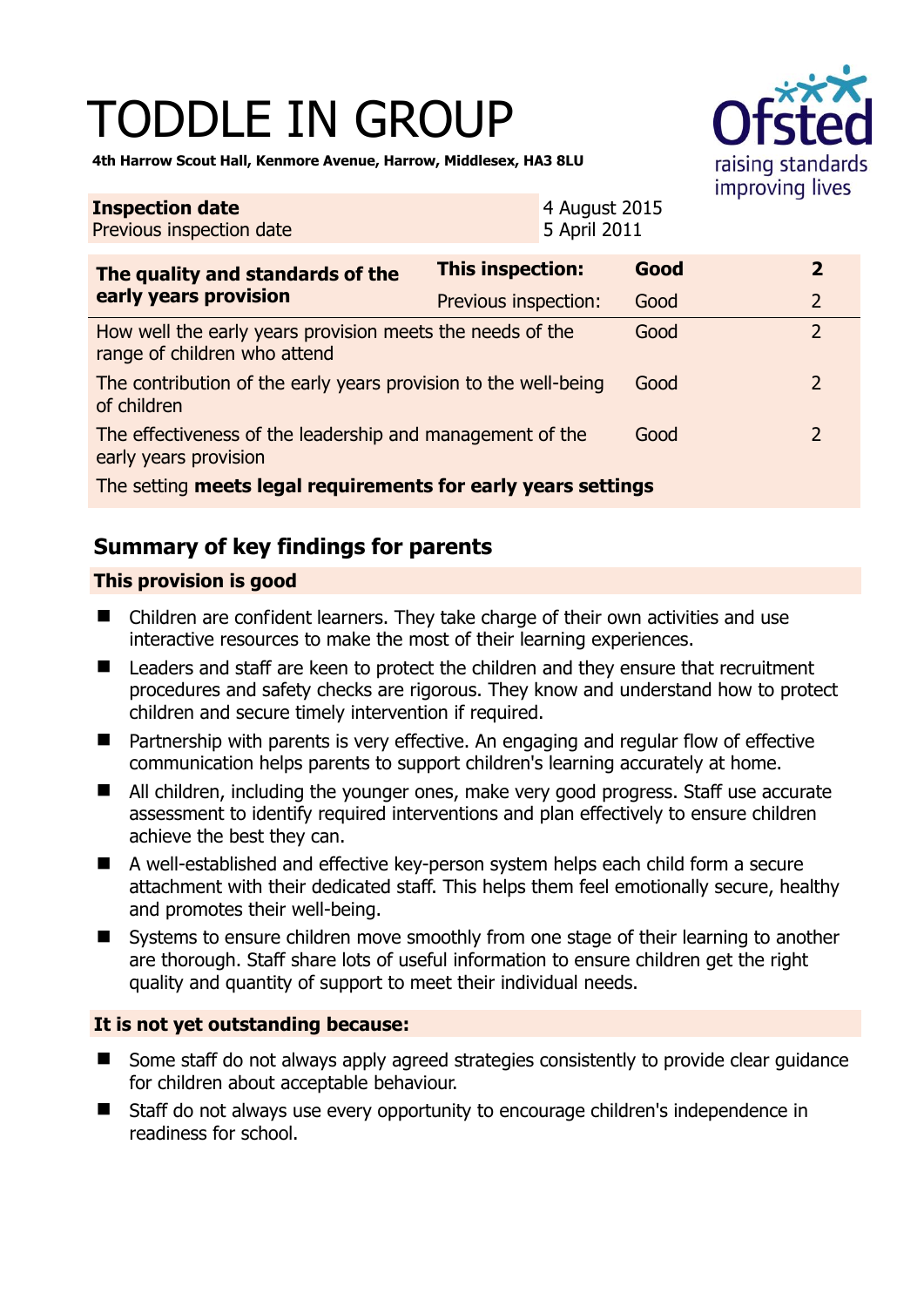## **What the setting needs to do to improve further**

#### **To further improve the quality of the early years provision the provider should:**

- develop the staff supervision further so that agreed behaviour strategies are consistently applied by all staff to fully enhance children's understanding of managing their feelings
- review opportunities for developing children's independence further, particularly during meal and snack times, in readiness for school.

#### **Inspection activities**

- The inspector sampled documents, including safeguarding documents and children's records.
- The inspector observed different activities to evaluate the quality of teaching indoors and outdoors.
- The inspector held discussions with the providers and manager to assess the progress made since the last inspection.
- The inspector took account of the views of staff, parents and children about the provision.
- The inspector conducted a joint observation with the provider.

**Inspector** 

Josephine Adeyemi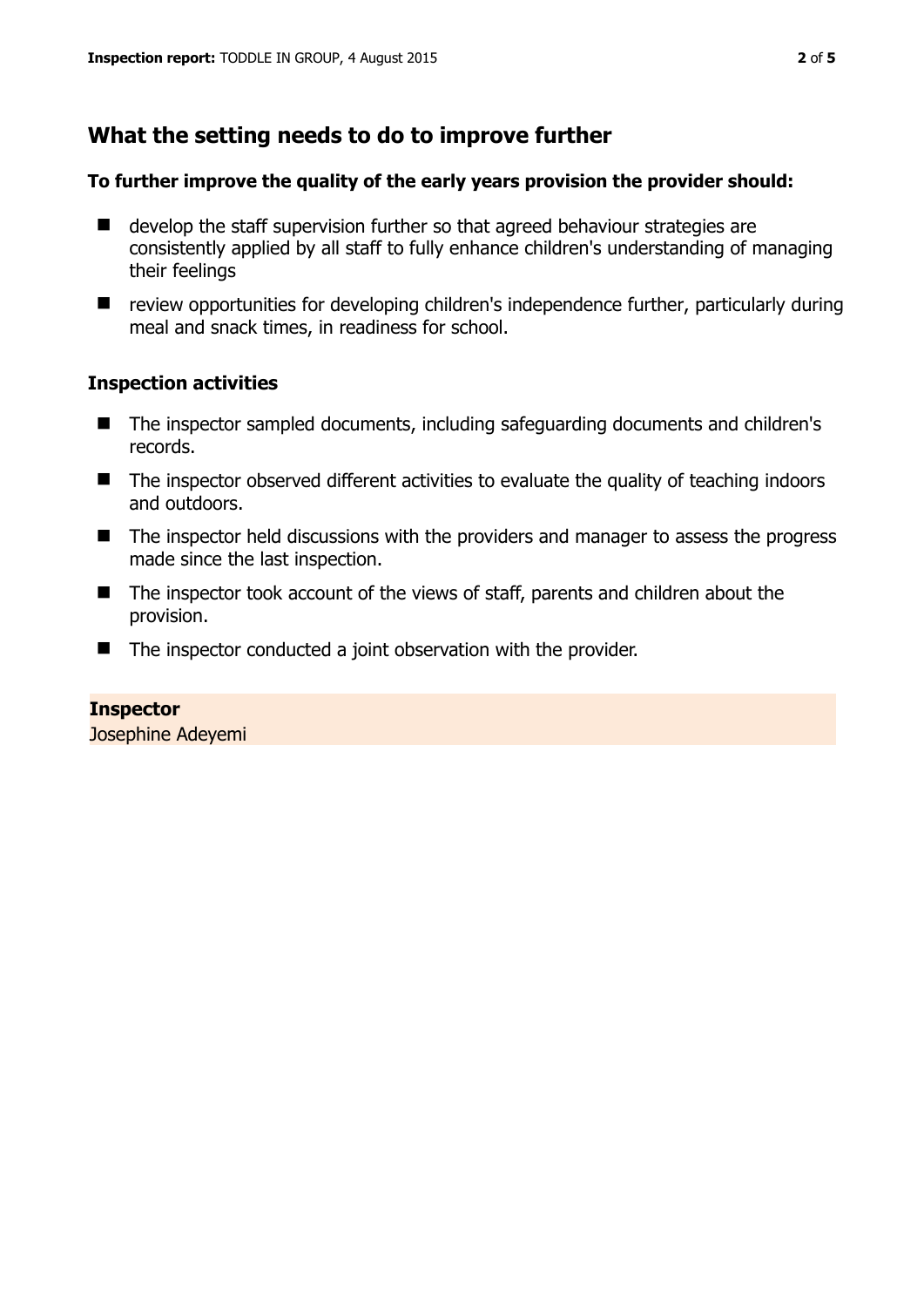### **Inspection findings**

#### **How well the early years provision meets the needs of the range of children who attend. This is good**

Children are confident learners as staff provide a wide range of engaging activities, opportunities and resources. Staff give children enough time and space to engage in any activity and measure when to intervene sensitively. For example, children negotiate among themselves and agree to build a rail track. Staff give useful hints to help them complete the structure, after observing they have tried different options. Children decide the direction of their play and use available resources to extend it. Staff support children's developing communication and literacy skills through challenging conversations and thought-provoking questions. For example, staff regularly model new words to expand children's vocabulary and encourage children to make marks with a variety of materials. Staff develop very good relationships with parents and share useful information that supports children's home learning. Staff use children's interests from focused observations and their secure knowledge and understanding of how children learn to plan effectively.

#### **The contribution of the early years provision to the well-being of children is good**

All children, including young ones, are well settled. Staff use initial information from parents to offer accurate support to meet children's emotional needs. As a result, children settle quickly, form secure attachments with staff and make friends with other children. Children learn how to manage their personal hygiene and needs independently. They also learn the importance of a healthy lifestyle. For example, they enjoy lots of physical exercise from unrestricted access to the outdoors throughout the day. Staff effectively support children's transition to the next stage of their learning. For example, they share useful information with the next room and with school to ensure continuity with children's learning.

#### **The effectiveness of the leadership and management of the early years provision is good**

Leaders and staff understand the requirements of the Early Years Foundation Stage. They use regular in-house training effectively to cascade new knowledge and practice. This positively affects the quality of teaching and learning and helps all children make good progress. Leaders and staff have good understanding of their responsibility to keep children safe. Recruitment procedures and security checks are robust. Staff demonstrate their clear understanding on how to report and escalate any concerns about children in their care. Very effective partnership with parents and professionals means children get accurate support and intervention. Useful input from staff and parents makes selfevaluation very focused and drives improvement to give children positive experiences.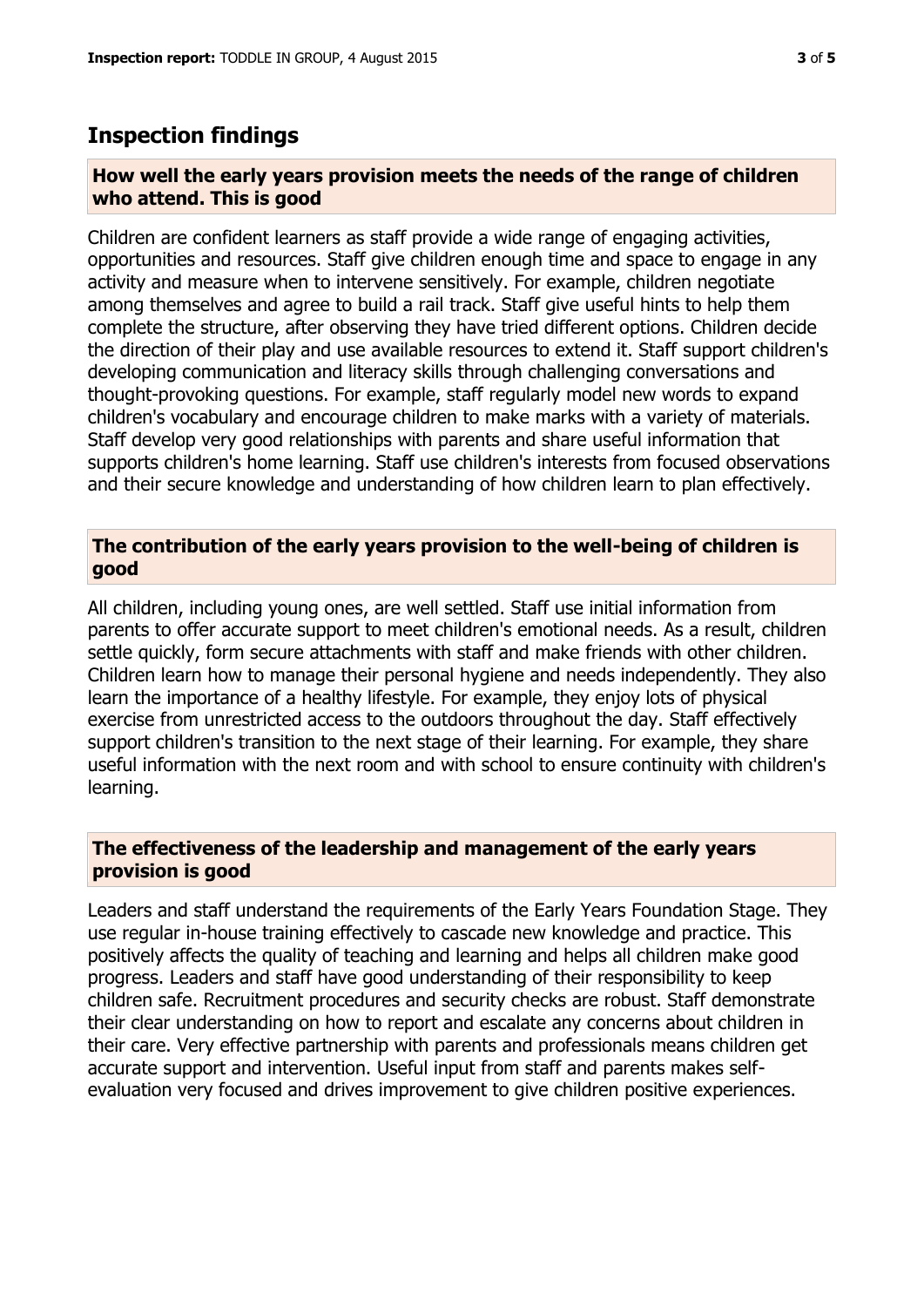## **Setting details**

| Unique reference number       | 509008                                       |
|-------------------------------|----------------------------------------------|
| <b>Local authority</b>        | <b>Harrow</b>                                |
| <b>Inspection number</b>      | 842290                                       |
| <b>Type of provision</b>      | Full-time provision                          |
| <b>Registration category</b>  | Childcare - Non-Domestic                     |
| <b>Age range of children</b>  | $1 - 8$                                      |
| <b>Total number of places</b> | 58                                           |
| Number of children on roll    | 24                                           |
| <b>Name of provider</b>       | Bernadette Cahalan & Kim Cahalan Partnership |
| Date of previous inspection   | 5 April 2011                                 |
| <b>Telephone number</b>       | 02089099202                                  |

Toddle In Group is a privately owned nursery. It registered in 1995 and is located in a scout hall in Kenton, in the London Borough of Harrow. The provider receives funding for free early education for children aged two, three and four years. The nursery opens five days a week, from 8am until 6pm, throughout the year. There are 15 staff who work with children. All hold appropriate early years qualifications and one member of staff holds Early Years Professional Status.

This inspection was carried out by Ofsted under sections 49 and 50 of the Childcare Act 2006 on the quality and standards of provision that is registered on the Early Years Register. The registered person must ensure that this provision complies with the statutory framework for children's learning, development and care, known as the Early Years Foundation Stage.

Any complaints about the inspection or the report should be made following the procedures set out in the guidance 'Complaints procedure: raising concerns and making complaints about Ofsted', which is available from Ofsted's website: www.gov.uk/government/organisations/ofsted. If you would like Ofsted to send you a copy of the guidance, please telephone 0300 123 4234, or email enquiries@ofsted.gov.uk.